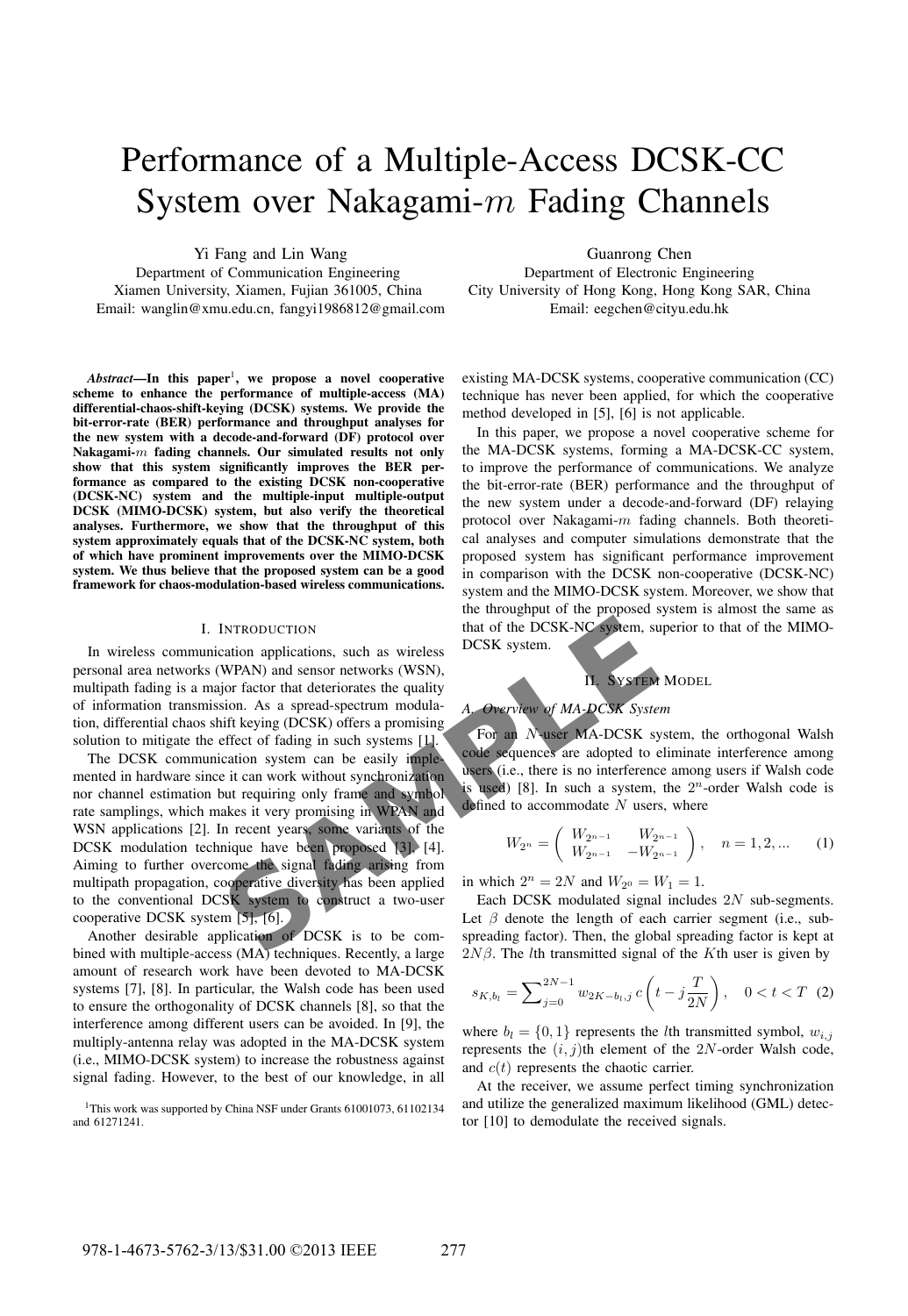

Fig. 1. Basic model of the N-user MA-DCSK-CC system.

| User 4<br>Number # | a transmission period<br>∼ |                                         |          |                                           |
|--------------------|----------------------------|-----------------------------------------|----------|-------------------------------------------|
| $U_N$              | $X_N(t)$                   | $\neg N$<br>$\tilde{X}_k(t)$<br>$4 - N$ | $X_N(t)$ | $\frac{\widetilde{X}_k(t)}{k}$            |
| ٠<br>٠             | ٠                          |                                         |          |                                           |
| ٠<br>$U_K$         | $X_K(t)$                   | $\sum_{k\neq K}^{N} \tilde{X}_{k}(t)$   | $X_K(t)$ | $\sum_{k\neq K}^{N} \widetilde{X}_{k}(t)$ |
| ٠<br>٠             | ٠                          |                                         |          |                                           |
| ٠<br>$U_1$         | $X_1(t)$                   | $\overline{\tilde{X}_k(t)}$             | $X_1(t)$ | $\widetilde{X}_k(t)$                      |
|                    |                            |                                         |          |                                           |

Fig. 2. Cooperative scheme of the N-user MA-DCSK-CC system.

*B. MA-DCSK-CC System* The full-duplex system model is shown in Fig. 1. Referring to this figure, the transmission period is divided into two phases, namely 1st phase and 2nd phase. In the 1st phase, the Kth ( $K = 1 \sim N$ ) user  $U_K$  broadcasts its message  $X_K(t)$  to other terminals. In the 2nd phase,  $U_K$ helps the remainder  $N - 1$  to forward their messages. Using the DF protocol,  $U_K$  transmits the reconstructed signals, i.e.,  $F(\widetilde{X}_1(t), \cdots, \widetilde{X}_{K-1}(t), \widetilde{X}_{K+1}(t), \cdots, \widetilde{X}_N(t)) = \sum_{k \in \mathcal{K}}^N \widetilde{X}_k(t)$   $(\widetilde{X}_k(t))$  is the reconstructed signal of  $X_k(t)$ ).  $\tilde{X}_{k+K}$   $\tilde{X}_{k}(t)$  ( $\tilde{X}_{k}(t)$ ) is the reconstructed signal of  $X_{k}(t)$ ), to the destination if it decodes correctly; otherwise, it remains idling. Based on the above description, the cooperative scheme of the system is illustrated in Fig. 2. According to such a scheme, the received signals are expressed as

$$
r_K^1(t) = \sum_{k \neq K}^{N} H_{k,K} \otimes X_k(t) + Z_K^1(t) \tag{3}
$$

$$
r_D^1(t) = \sum_{N}^{N} H_{k,D} \otimes X_k(t) + Z_D^1(t) \tag{4}
$$

$$
r_D^2(t) = \sum_{K=1}^N \left( H_{K,D} \otimes \sum_{k \neq K}^N \widetilde{X}_k(t) \right) + Z_D^2(t) \tag{5}
$$

Here, the superscripts "1" and "2" denote the 1st phase and the 2nd phase, respectively;  $[K, k] = 1 \sim N$ ; ⊗ denotes convolution;  $r_K^1(t)$  represents the received signals at  $U_K$  in the 1st phase while  $r_D^i(t)$  ( $i = 1, 2$ ) represents the received signals at destination in the *i*th phase;  $Z_R^i(t)$  and  $Z_D^i(t)$  are white Gaussian noise random variables (RV) with zero mean and variance  $N_0/2$ ;  $H_{k,K}$ ,  $H_{k,D}$ , and  $H_{K,D}$  are the channel impulse responses of links  $U_k \to U_K$ ,  $U_k \to D$ , and  $U_K \to D$ , respectively, which can be represented as

$$
H = \sum_{l=1}^{L} \alpha_l \delta(t - \tau_l)
$$
 (6)

where  $\alpha_l$  and  $\tau_l$  are the attenuation and time delay of the *l*th path, respectively, and  $L$  is the number of multipaths. Moreover, the attenuation  $\alpha_l$  follows a Nakagami- $m_l$  distribution, with the probability density function (PDF) given by

$$
f_{|\alpha_l|}(x) = \frac{2}{\Gamma(m_l)} \left(\frac{m_l}{\Omega_l}\right)^{m_l} x^{2m_l - 1} \exp\left(-\frac{m_l}{\Omega_l}x^2\right) \tag{7}
$$

where  $m_l \geq 0.5$  denotes the fading factor of the *l*th path,  $\Omega_l$ equals  $E(\alpha_i^2)$ , and  $\Gamma(\cdot)$  is the Gamma function. For ease of analysis, assume that the channels possess an uniform scale parameter, i.e.,  $\Omega_l$  ( $\Omega_1 = \Omega_2 = \cdots = \Omega_L = \Omega$ ) and  $m_l$  $(m_1 = m_2 = \cdots = m_L = m)$  are kept constant for all pathcomponents. Also, assume that the receiver can capture all paths power, i.e.,  $\sum_{l=1}^{L} \Omega_l = \sum_{l=1}^{L} E(\alpha_l^2) = 1$ .

# III. PERFORMANCE ANALYSES

In this section, the BER performance and throughput of the proposed MA-DCSK-CC system are analyzed over a Nakagami- $m$  fading channel. To simplify the analysis, assuming that the energy per bit of each user is constant, denoted by  $E<sub>b</sub>$ , and the energy is allocated uniformly to every transmission phase. Moreover, we assume that the time delay  $\tau_l$  is much shorter than the bit duration  $(2N\beta T_s \gg \tau_l)$ , where  $T_s$  is the sampling period) such that the inter-symbol interference can be ignored. Also, the equal-gain combiner (EGC) is employed at the receiver for easy implementation.

t

Here, we derive the BER expression of  $U_K$  in the N-user MA-DCSK system, since all users in such a scenario have the same error performance. Let  $d_{SD}$ ,  $d_{SR}$ ,  $d_{RD}$  denote the distance from source to destination  $(S \rightarrow D)$ , source to relay  $(S \rightarrow R)$  and relay to destination  $(R \rightarrow D)$  links, respectively; hence,  $d_{SD} : d_{SR} : d_{RD}$  represents the geometric positions of all terminals. The path loss of a  $(S \rightarrow D)$  link is defined by  $PL_{SD} = 1/d_{SD}^2$ .

The total BER under the DF protocol is described as

$$
BER_{CC-DF} = BER_{SR} \cdot BER_{SD} + (1 - BER_{SR}) \cdot BER_D \quad (8)
$$

where  $BER_{SR}$ ,  $BER_{SD}$ , and  $BER_D$  denote the BERs at the relay receiver with the signal from source, at the destination receiver with the signal from source, and at the destination receiver with all signals from source and relays, respectively.

Let  $\gamma$  denote the received signal-to-noise ratio (SNR) of a link. Then, the BER of such a link can be obtained by averaging the conditional BER of  $\gamma$ , as follows:

$$
\text{BER} = \int_0^\infty \text{BER}(\gamma) f(\gamma) d\gamma \tag{9}
$$

where  $BER(\gamma)$  and  $f(\gamma)$  are the conditional BER and PDF of the received SNR. Specifically,  $BER(\gamma)$  is given by [11]

$$
BER(\gamma) = \frac{1}{2} \operatorname{erfc}\left(\left[\frac{4}{\gamma} \left(1 + \frac{\beta}{2\gamma}\right)^{-\frac{1}{2}}\right]\right) \tag{10}
$$

To obtain the explicit expressions of  $BER_{SR}$ ,  $BER_{SD}$  and  $BER<sub>D</sub>$ . We firstly need to deduce the PDF of received SNRs of the three links:  $f(\gamma_{SR})$ ,  $f(\gamma_{SD})$  and  $f(\gamma_{RD})$ .

In the 1st phase, the received SNR of link  $S \rightarrow R_k$  (i.e.,  $U_K \to U_k$ ,  $k \neq K$ ) can be written as

$$
\gamma_{SR_k} = \sum_{l=1}^{L} \gamma_l = (E_b/N_0)(2d_{SR_k}^2) \sum_{l=1}^{L} \alpha_l^2 \tag{11}
$$

where  $E_b$  is the bit energy (the energy consumed in the 1st phase is  $E_b/2$ , and  $\gamma_l$  is the instantaneous SNR of the *l*th path.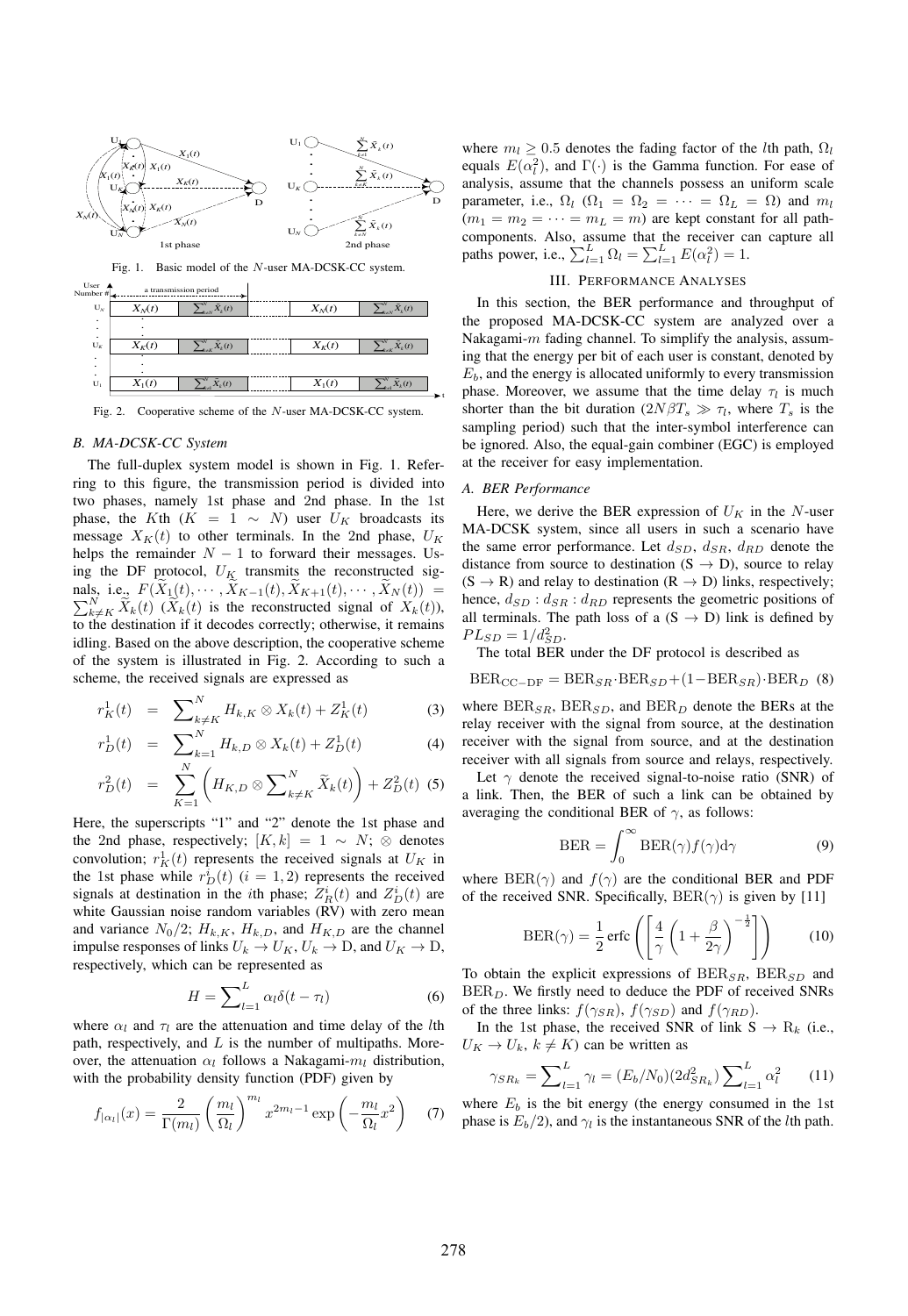It is well known that the square of a Nakagami- $m$ -distributed RV follows a gamma distribution, denoted as  $G(m, \Omega/m)$ , with the PDF as follows:

$$
f(x) = \frac{x^{m-1}e^{-x/(\Omega/m)}}{(\Omega/m)^m \Gamma(m)}, \quad x > 0
$$
 (12)

Based on the Nakagami- $m_l$ -distributed RV  $\alpha_l$ , we obtain the PDF of  $\gamma_l$ , as  $\gamma_l = \frac{E_b}{2N_0 d_{SR_k}^2}$  $\alpha_l^2 \sim G(m_l, \frac{\vec{E_b} \Omega_l}{2N_0 m_l d_{SR_k}^2})$ . Hence,  $\gamma_{SR}$  is further derived as [9]

$$
\gamma_{SR_k} \sim G\left(\sum_{l=1}^L m_l, \frac{E_b \sum_{l=1}^L \Omega_l}{2N_0 d_{SR_k}^2 \sum_{l=1}^L m_l}\right)
$$
  
= 
$$
G\left(mL, \frac{E_b/N_0}{2mL d_{SR_k}^2}\right) = G(x_1, y_1)
$$
 (13)

Here,  $m_l = m$ ,  $d_{SR_k}^2 = d_{SR}^2$ ,  $x_1$  and  $y_1$  are used as short-hand notations for  $m\ddot{L}$  and  $(E_b/N_0)/(2mLd_{SR_k}^2)$ , respectively. As the  $N-1$  relays decode the received signal independently, the equivalent received SNR of link  $S \rightarrow R$  equals  $\gamma_{SR_k}$ , namely,  $\gamma_{SR} = \gamma_{SR_k}$ .

Likewise, the received SNR of link  $S \rightarrow D$  is expressed by

$$
\gamma_{SD} = \frac{E_b}{2N_0 d_{SD}^2} \sum_{l=1}^{L} \alpha_l^2 \sim G\left(mL, \frac{E_b/N_0}{2mL d_{SD}^2}\right) = G(x_2, y_2)
$$
\n(14)

where  $x_2$  and  $y_2$  are short-hand notations for  $mL$  and  $(E_b/N_0)/(2mLd_{SD}^2)$ , respectively.

Moreover, in the 2nd phase, one can get the distribution of the received SNR of link R<sub>k</sub> → D as  $\gamma_{R_kD}$  ~  $G(mL, \frac{E_b/N_0}{2(N-1)mLd_{R_kD}^2})$ , where  $d_{R_kD}^2 = d_{RD}^2$ . Adopting the EGC method,  $\gamma_{RD}$  is readily obtained through combining all  $N - 1$  received SNR at the destination receiver, resulting in

$$
\gamma_{RD} = \sum_{k \neq K}^{N} \gamma_{R_k D} \sim G\left((N-1) m L, \frac{E_b/N_0}{2(N-1) m L d_{RD}^2}\right)
$$

$$
= G(x_3, y_3)
$$
(15)

where  $x_3$  and  $y_3$  are short-hand notations for  $(N-1) m L$ and  $(E_b/N_0)/(2(N-1) m L d_{RD}^2)$ , respectively. Afterwards, the total received SNR at destination with all signals from source and relays can be represented as  $\gamma_D = \gamma_{SD} + \gamma_{RD}$ . Thus, the corresponding PDF can be formulated by [12]

$$
f(\gamma_D) = \begin{cases} \frac{\gamma_D^{x_2 + x_3 - 1} e^{-\gamma_D / y_2}}{y_2^{x_2 + x_3} \Gamma(x_2 + x_3)} & \text{if } y_2 = y_3\\ C \sum_{i=0}^{\infty} \left( \frac{\xi_i \gamma_D^{p+i-1} e^{-\gamma_D / y_0}}{\Gamma(\rho + i) y_0^{p+1}} \right) & \text{if } y_2 \neq y_3 \end{cases}
$$
(16)

Here, the parameters for the case of  $y_2 \neq y_3$  are subjected to

$$
\begin{cases}\nC = \prod_{k=2}^{3} (y_0/y_k)^{x_k} \\
\xi_{i+1} = \frac{1}{i+1} \sum_{j=1}^{i+1} j z_j \xi_{i+1-j} \quad i = 0, 1, 2, \cdots \\
z_j = \sum_{k=2}^{3} x_k (1 - y_0/y_k)^j / j \quad j = 1, 2, \cdots\n\end{cases}
$$
\n(17)  
\n
$$
\rho = \sum_{k=2}^{3} x_k > 0
$$
\n
$$
y_0 = \min_{k=2}^{3} (y_k)
$$

where  $\xi_0 = 1$ .

Substituting (10) and (16) into (9) yields

$$
\text{BER}_D = \int_0^\infty \text{BER}(\gamma_D) f(\gamma_D) d\gamma_D \tag{18}
$$

Similarly, with the help of (10) (the conditional BER expressions of different links are identical),  $BER_{SR}$  and  $BER_{SD}$ can be calculated by substituting (13) and (14) into (9), respectively, giving

$$
BER_{SR} = \int_0^\infty BER(\gamma_{SR}) f(\gamma_{SR}) d\gamma_{SR}
$$
 (19)

$$
\text{BER}_{SD} = \int_0^\infty \text{BER}(\gamma_{SD}) f(\gamma_{SD}) \text{d}\gamma_{SD} \tag{20}
$$

Finally, by combining  $(18)$ ,  $(19)$ ,  $(20)$ , and  $(8)$ , the BER of the proposed system, i.e.,  $BER_{CC-DF}$ , is formulated.

*B. Throughput* Assume that the normalized throughput is defined as the average number of successfully received bits/symbols after error detection in each transmission period (as in [13]). Consequently, the throughput  $\eta$  is a decreasing function of the BER. Based on such a definition, the normalized throughput of the proposed system is given by

$$
\eta_{\rm CC} = 1 - \text{BER}_{\rm CC-DF} \tag{21}
$$

Also, the normalized throughput of the MA-DCSK-NC system [8] and MIMO-DCSK system [9] are as follows:

$$
\eta_{\rm NC} = 1 - \text{BER}_{\rm NC-DF} \tag{22}
$$

$$
\eta_{\text{MIMO}} = \frac{N-1}{N} (1 - \text{BER}_{\text{MIMO-DF}})
$$
(23)

where the BER expressions of the DCSK-NC system, i.e., BER<sub>NC−DF</sub>, and the MIMO-DCSK system, i.e., BER<sub>MIMO−DF</sub>, are shown in [8] and [9], respectively. One should note that  $(N - 1)/N$  in (23) is the normalized factor because one of the  $N$  users never transmits any message in the MIMO-DCSK system. Thus, (23) reduces to  $\eta_{\text{MIMO}} \approx$  $1 - BER_{MIMO-DF}$  if N is enough large.

## IV. SIMULATION RESULTS

Here, we provide some simulation results for the proposed system. All the simulations were performed in 4-user MA systems ( $N = 4$ ) over Nakagami fading channels with parameters  $m = 2, L = 2, (\tau_1, \tau_2) = (0, T_s),$  and  $d_{SD} : d_{SR} : d_{RD} =$ 1:1:1. The sub-spreading factor  $\beta = 32$ , such that the bit duration is much larger than the time delay, i.e.,  $2N\beta T_s \gg \tau_l$ . As assumed, the transmission energy per bit of each user is kept constant.

For comparison, we also consider two existing MA-DCSK systems, namely the DCSK-NC system and the MIMO-DCSK system. Fig. 3 and Fig. 4 present the BER performance and throughput of the these three systems. One can observe from Fig. 3 that the DCSK-CC system and the DCSK-NC system are the best-performing one and the worst-performing one, respectively. At a BER of  $2 \times 10^{-5}$ , one can also observe that the DCSK-CC system has a gain about 0.2 dB and 0.4 dB